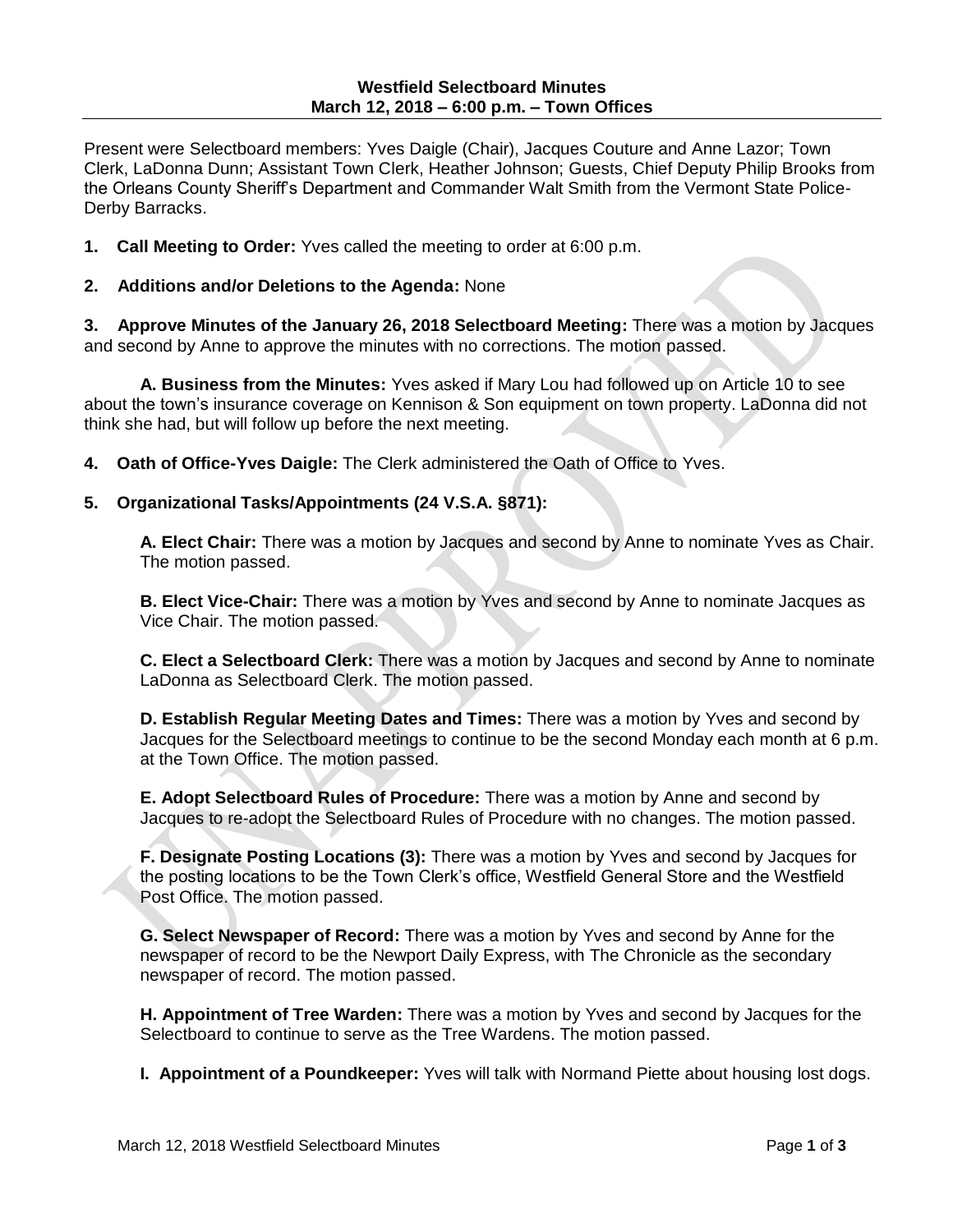## **6. Treasurer's Report:**

**A. Approve Warrants for Expenditures Dated 2/7, 2/14, 2/21 & 3/7/18:** There was a motion by Jacques and second by Anne to approve the warrants as listed. The motion passed.

# **7. Planning Commission:**

**A. Appoint New Planning Commissioner to Fill Vacancy:** The passing of Steve Dykeman created an open position on the Planning Commission. Pat Sagui submitted a letter of interest to the Selectboard. There was a motion by Yves and second by Jacques to appoint Pat Sagui as the new Planning Commission member. The motion passed. The Clerk will notify Pat Sagui.

**B. Discuss Town Plan Update Due by December 9, 2018:** The Planning Commission will be meeting soon for their organizational meeting, a variance hearing and to begin the update process for the Town Plan.

**8. Update on Cemetery Map for North Hill Cemetery-LaDonna Dunn:** LaDonna reported Denise at the Front Desk in Newport is making a cemetery template in excel. LaDonna will then be able to keep an up-to-date map by typing in the names of the new plots sold. Once a draft is made she will present it to the Selectboard for approval. After approval, a drafting size plat map will be printed to keep in the vault.

**9. Sheriff's Contract & Report-Chief Deputy Philip Brooks:** Chief Deputy Brooks brought the annual contract to be signed by the Selectboard. The Sheriff's contract provides the town with 22.5 hours per month (270 hours per year) of police protection in addition to the State Police. The Selectboard asked about ATV traffic enforcement on North Hill Road if issues arise. It was suggested the town talk to the town attorney about the pros and cons of having an ATV ordinance.

**10. Vermont State Police-Derby Station Commander Lieutenant Walt Smith:** Lieutenant Smith was present to introduce himself to the Selectboard. He has been the Commander of the Derby barracks for four years and said he is essentially Westfield's Police Chief. He stated in 2017 there were 61 cases in Westfield resulting in two arrests for DUI, six others for various crimes and 45 traffic stops. The Derby barracks has nine troopers who are responsible for 30 towns/gores covering upper Essex and Orleans counties. They are currently funded for up to 12 troopers. He stated the State Police don't handle ATV complaints. They have troopers on duty until 2 a.m. and on-call from 2 a.m. until 7 a.m.

**11. Local Emergency Operations Plan (LEOP)-Due May 1st:** The state has changed the formatting requirements for the LEOP. Yves asked Anne if she would work on this project. Anne agreed to update the old LEOP into the new format. She will have a draft for review at the next meeting. The deadline to submit is May 1 each year.

**12. Discuss Permit/Purchase/Location/Installation of Radar Signs on VT Route 100:** This was tabled to discuss at the AOT meeting later in the month.

**13. Sign Liquor License for Westfield General Store:** The Selectboard approved and signed the liquor license for the Westfield General Store. The Clerk will mail it to the Department of Liquor Control.

**14. Town/Lions Club-Discuss Jointly Owned Equipment at Community Center-Connie LaPlume:** This was tabled until the April meeting as Connie LaPlume was unable to be at the meeting due to a last minute conflict.